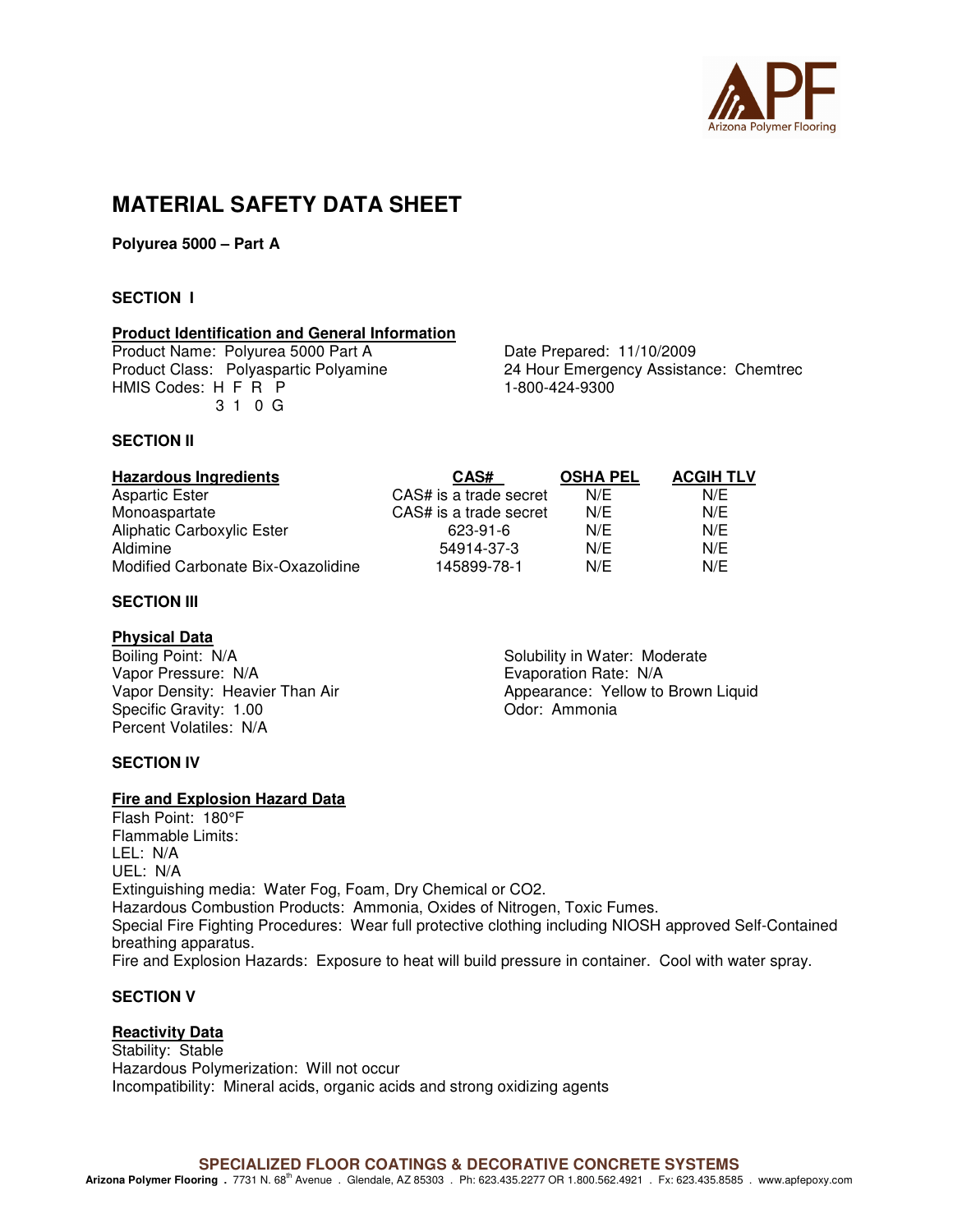#### **SECTION VI**

### **Health Hazard Data**

Primary Route of Entry: Dermal, inhalation, eye contact.

Eye Contact: Exposure to liquid or vapors may cause severe eye irritation. Symptoms include tearing, redness, burning, swelling and eye damage.

Skin Contact: May cause skin irritation. Redness, burning and skin damage.

Inhalation: Excessive inhalation of vapors can cause nasal and respiratory irritation, CNS effects include dizziness, weakness, nausea, headache and possible unconsciousness.

Ingestion: Can cause gastrointestinal irritation, nausea, vomiting and diarrhea.

Chronic Overexposure: May cause skin sensitization.

#### **SECTION VII**

#### **First Aid**

Eyes: Immediately flush eyes with copious amounts of water for 15 minutes. Seek medical attention. Skin: Immediately remove contaminated clothing. Wipe excess from skin. Wash with plenty of soap and water. Seek medical attention. Do not reuse clothing until thoroughly cleaned.

Ingestion: Do not induce vomiting. Give large quantities of water. Call physician immediately. Inhalation: Remove victim to fresh air and provide oxygen if breathing is difficult. Seek medical attention.

Note to Physician: After ingestion, the patient may improve after the initial crisis, but perforation of gastrointestinal tract may occur 2-4 days later with severe abdominal pain, rigidity and tenderness of the abdomen and shock. Strictures of the esophagus may occur.

# **SECTION VIII**

# **Special Protection Information**

Respiratory Protection: Use appropriate NIOSH approved respirator for organic vapor to prevent overexposure.

Ventilation: Provide sufficient ventilation to maintain exposure below level of overexposure. Eye Protection: Chemical goggles and full face shield.

Skin Protection: Wear chemical resistant gloves and other clothing as required to prevent any contact with the skin.

# **SECTION IX**

#### **Spill or Leak Procedures**

Steps to be taken if material is released or spilled: Ventilate spill area. Cover with inert, absorbent material and remove to disposal container. Observe all federal, state and local regulations. Do not flush to surface water or sanitary sewer.

Waste Disposal Method: Do not contaminate any lakes, streams, pond or underground water supply. Follow all federal, state and local regulations for disposal.

#### **SECTION X**

#### **Shipping Information**

D.O.T. Shipping Name: Polyamines, Liquid, Corrosive, N.O.S. Technical Shipping Name: Polyaspartic Polyamine D.O.T. Hazard Class: 8 Corrosive Liquid UN/NA Number: UN2735 Packing Group: II Reportable Quantity: N/A D.O.T. Labels Required: Corrosive Freight Class: 55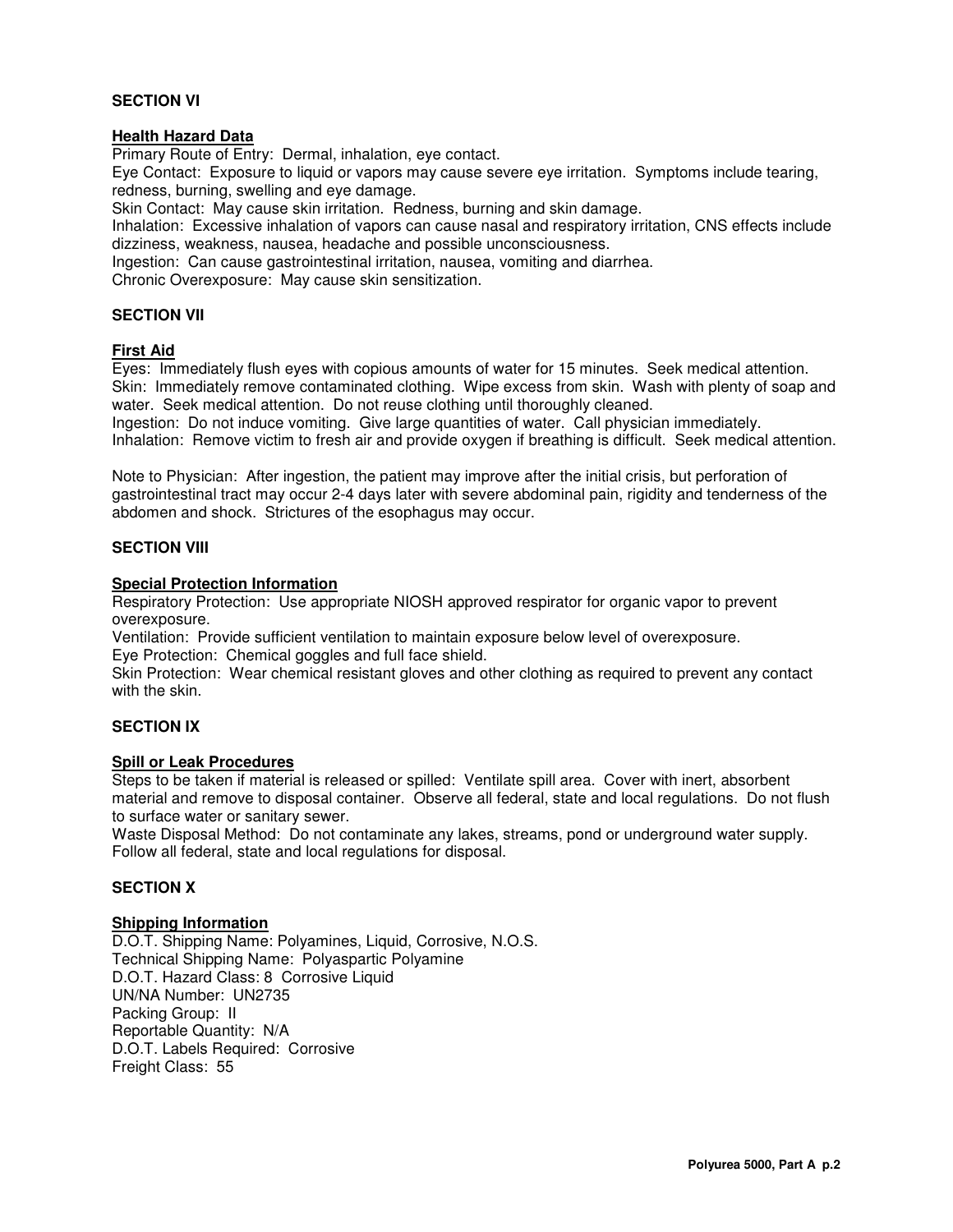

# **MATERIAL SAFETY DATA SHEET**

**Polyurea 5000 - Part B** 

#### **SECTION I**

#### **Product Identification and General Information**

Product Name: Polyurea 5000 Part B<br>
Product Class: Aliphatic Polyisocyanate 24 Hour Emergency Assistal HMIS Codes: H F R P 1-800-424-9300 2 1 1 G

24 Hour Emergency Assistance: Chemtrec

#### **SECTION II**

# **Hazardous Ingredients CAS# OSHA PEL ACGIH TLV**

Aliphatic Polyisocyanate **Proprietary (\*)** N/E N/E N/E Hexamethylene Isocyanate 822-060 N/E .005 ppm HDI Based Polyisocyanate

#### **SECTION III**

#### **Physical Data**

Specific Gravity: N/E Percent Volatiles: None

**SECTION IV** 

#### **Fire and Explosion Hazard Data**

Flash Point: Greater than 250° F (SETA Flash c.c.) Flammable Limits: LEL: N/E UEL: N/E

Special Fire Fighting Procedures: Fire-fighter should wear self-contained breathing apparatus and full protective clothing. Use water spray to cool nearby containers and structures exposed to fire. Fire and Explosion Hazards: During fire, HDI vapors and other highly toxic gases may be generated. Closed containers may explode when exposed to extreme heat or when contaminated with water. Extinguishing Media: Dry chemical, carbon dioxide, foam water.

Hazardous Combustion Products: Carbon dioxide, carbon monoxide, oxides of nitrogen traces of HDI and HCN.

Fire and Explosion Hazards: During fire, HDI vapors and other highly toxic gases may be generated. Closed containers may expand when exposed to extreme heat or when contaminated with water.

Boiling Point: N/E Solubility in Water: Soluble Vapor Pressure: N/E <br>
Units Communicate: N/E Evaporation Rate: N/E Vapor Density: N/E<br>
Specific Gravity: N/E<br>
Color: Slight Clear/Pale Yellow

(\*) Listed in TSCA Inventory